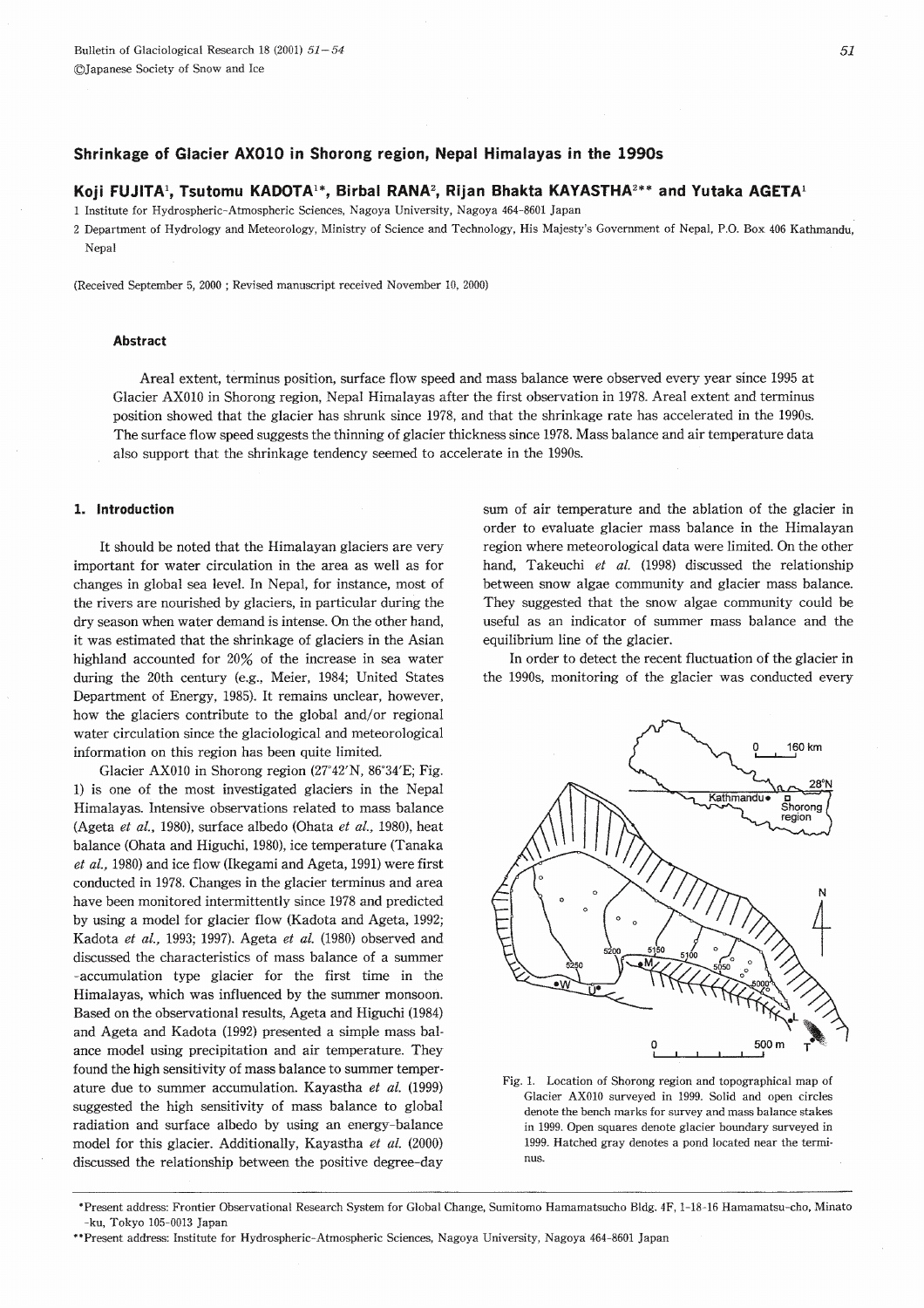year from 1995 to 1999. After the installation of mass balance stakes in June 1995, observations (mass-balance measurement and survey) and maintenance of stakes were carried out every October (except November of 1997). People who joined the observation of this glacier were listed in Nakawo  $et \ al.$  (1997) and Ageta  $et \ al.$  (2001). This paper presents preliminary results of glacier fluctuation, surface flow speed, mass balance and air temperature.

## 2. Observational results

#### 2.1. Change in glacier extent

Areal extent of the glacier was measured intermittently in 1978, 1996 and 1999 by topographical survey (Fig. 2). Acceleration of shrinkage in the late 1990s is suggested by mean annual rate of the areal change in Table 1.



Fig. 2. Areal extents of Glacier AX010 surveyed in 1978 (dotted line; after Ageta et al., 1980), 1996 (broken line; after Kadota et al., 1997) and 1999 (solid line; this study). Solid circles denote the bench marks for survey. Hatched gray denotes a pond located near the terminus.

Table 1. Area, areal change and its annual rate of Glacier AX010 since 1978

| Year | Area $(km2)$ | Areal change<br>(km <sup>2</sup> ) | Rate of areal change<br>$(\times 10^4 \text{ m}^2 \text{ a}^{-1})$ |
|------|--------------|------------------------------------|--------------------------------------------------------------------|
| 1978 | $0.57*$      | $-0.06**$                          | $-0.5$                                                             |
| 1991 | $0.51**$     |                                    |                                                                    |
| 1996 | $0.48**$     | $-0.03**$                          | $-0.6$                                                             |
|      |              | $-0.06$                            | $-2.0$                                                             |
| 1999 | 0.42         |                                    |                                                                    |

\*data from Ageta et al. (1980).

\*data from Kadota (1997)

The change in terminus periphery shows the continuous retreat of the glacier terminus since 1978 (Fig. 3). Retreat in horizontal distance along stream line, and retreat rates of each observation period are summarized in Table 2. The effect of recent global warming in the Himalayas cannot be affirmed from the rapid retreat of the glacier terminus, because the terminus position would be affected by complex processes such as the mass balance, topography of bed rock and basal sliding. The retreat rates of the terminus position, however, seem to accelerate in the late 1990s.

#### 2.2. Surface flow speed

Surface flow speeds were obtained by the survey of



Fig. 3. Change in terminus periphery of Glacier AX010 surveyed in 1978 (after Ageta et al., 1980), 1989 (after Kadota et al., 1993) and every year from 1995 (this study). Peripheries in 1995 and 1996 are almost same position. Solid and open circles denote the bench marks for survey and surveyed points. Hatched gray denotes a pond located near the terminus. Thick solid line denotes ridge beside the glacier.

| Table 2. |                                                   |  | Retreat in horizontal distance and its annual |
|----------|---------------------------------------------------|--|-----------------------------------------------|
|          | rate of the terminus of Glacier AX010 since 1978. |  |                                               |

| Year | Retreat distance<br>(m) |             | Retreat rate<br>$(m a^{-1})$ |  |
|------|-------------------------|-------------|------------------------------|--|
| 1978 |                         |             |                              |  |
| 1989 | λ                       | $30*$       | 2.7                          |  |
|      | ∤                       | $28*$       | 14.0<br>۰                    |  |
| 1991 | ł                       | 12          | 3.0                          |  |
| 1995 |                         |             |                              |  |
| 1996 | ł                       | $\approx 0$ | $\approx 0.0$                |  |
|      | ₹                       | 26          | 25.9                         |  |
| 1997 |                         |             |                              |  |
| 1998 | ł                       | 13          | 13.0                         |  |
|      | ł                       | 51          | 50.9                         |  |
| 1999 |                         |             |                              |  |

\*data from Kadota et al. (1997).

stakes installed on the glacier. Since the observation periods differ from year to year, annual flow speeds are converted from the average daily speed during each observation period as shown in Fig. 4. The figure, in which all data are plotted, shows that the surface flow speeds obtained in this study have clearly decreased rather than those observed in 1978/79 (Ikegami and Ageta, 1991) at all elevations. It is considered that thinning of glacier thickness would cause the decrease of flow speed. The flow speeds during the monsoon season of 1995 were the same as those observed in other years even though surface flow in the melting season is generally considered to be faster due to basal sliding than the annual ones. Since it was suggested that basal sliding would have a significant role in the surface flow speed of this glacier by Kadota et al. (1997), more detailed observation and analysis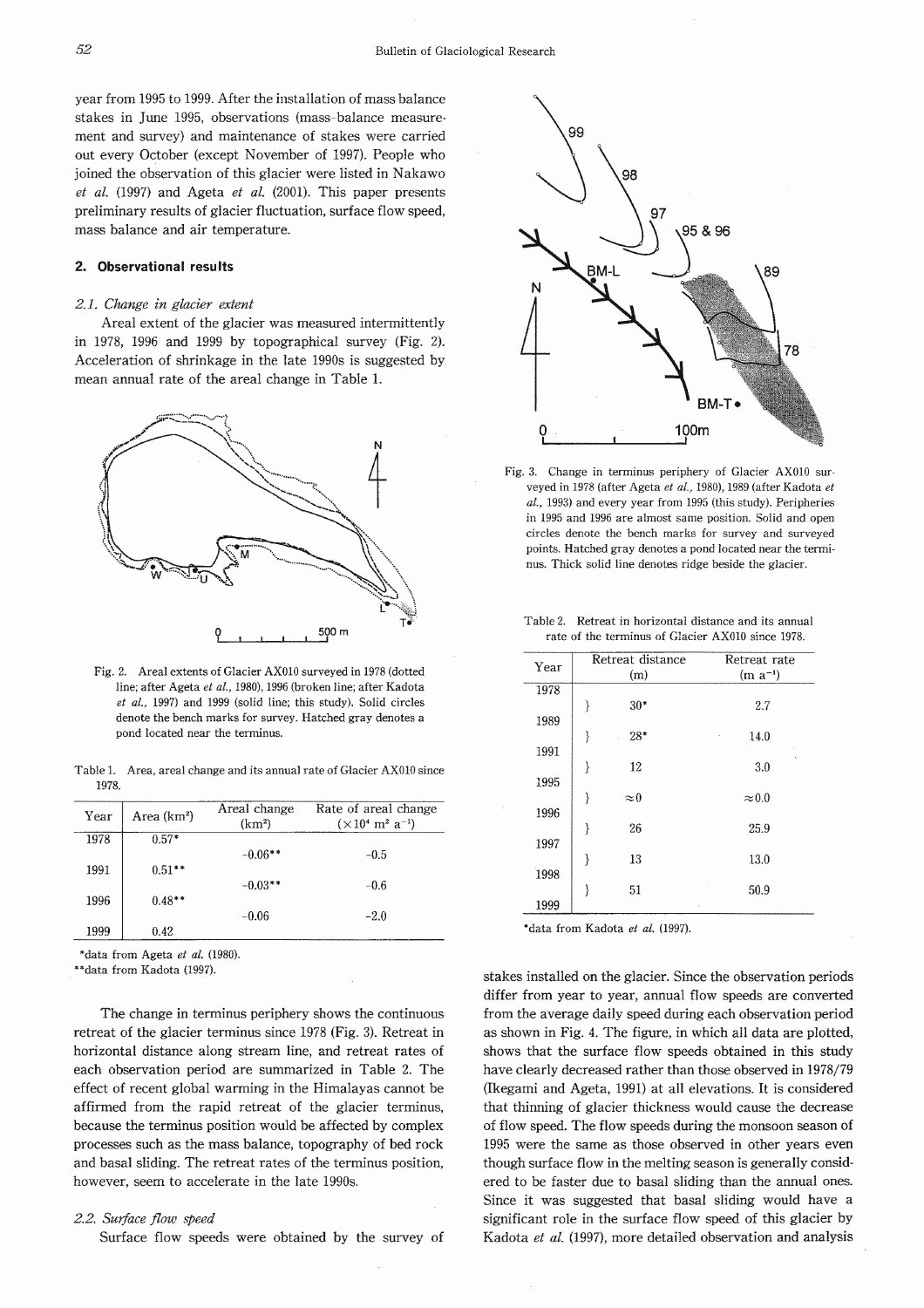

Fig. 4. Altitudinal distributions of surface flow speeds on Glacier AX010. '95mnsn' denotes the flow speed observed in the period of summer monsoon season from June to October in 1995. Annual flow speeds are converted from the average daily speed during each observation period.

concerning glacier dynamics are required in order to evaluate the relationship among glacier fluctuations such as mass balance, flow speed, ice thickness and terminus position.

### 2.3. Mass balance

Mass balances during each observation period were obtained by stake and pit measurements. Altitudinal distributions of specific mass balance (mass balance profile) are shown in Fig. 5. Distribution maps of specific mass balance are drawn for each observation period as shown in Fig. 6. Areal averaged mass balances are calculated from the area -balance relations in Fig. 6, and long-term mass balances since 1978 are calculated from the changes in the glacier volume assuming the ice density  $(870 \text{ kg m}^{-3})$  shown in Fig. 7. Mass balance between 1978 and 1979 and volume change from 1978 to 1996 are according to Ageta (1983) and Kadota (1997), respectively. No positive annual balance has been seen since 1978 (Fig. 7). It is considered that the drastic retreat of terminus between 1998 and 1999 would be caused by the large negative balance of 1997/98. The negative mass balances would clearly bring about shrinkage of the glacier area and the continuous retreat of the terminus since 1978.



Fig. 5. Altitudinal distributions of specific mass balance of Glacier AX010. '78mnsn' and '95mnsn' denote the mass balance observed in the period of summer monsoon season in 1978 (June to September) and 1995 (June to October), respectively. Others correspond to the annual balance from October to next October (except November of 1997).



Fig. 6. Areal distributions of specific mass balances of Glacier AX010 since the monsoon season in 1995. A hatched part denotes the negative mass balance area. Contour lines denote the mass balance in m w.e. Measured periods are the same as in Fig. 5.



Fig. 7. Areal averaged annual balance of Glacier AX010 since 1978. Open and solid circles denote seasonal (monsoonal) and annual balances. Thick vertical bars denote the error range of calculations for the assumption of balance values at the highest and the lowest zones in Fig. 6. Connected solid line denotes averaged annual balance for each period obtained from the volume differences among 1978, 1991, 1996 and 1999.